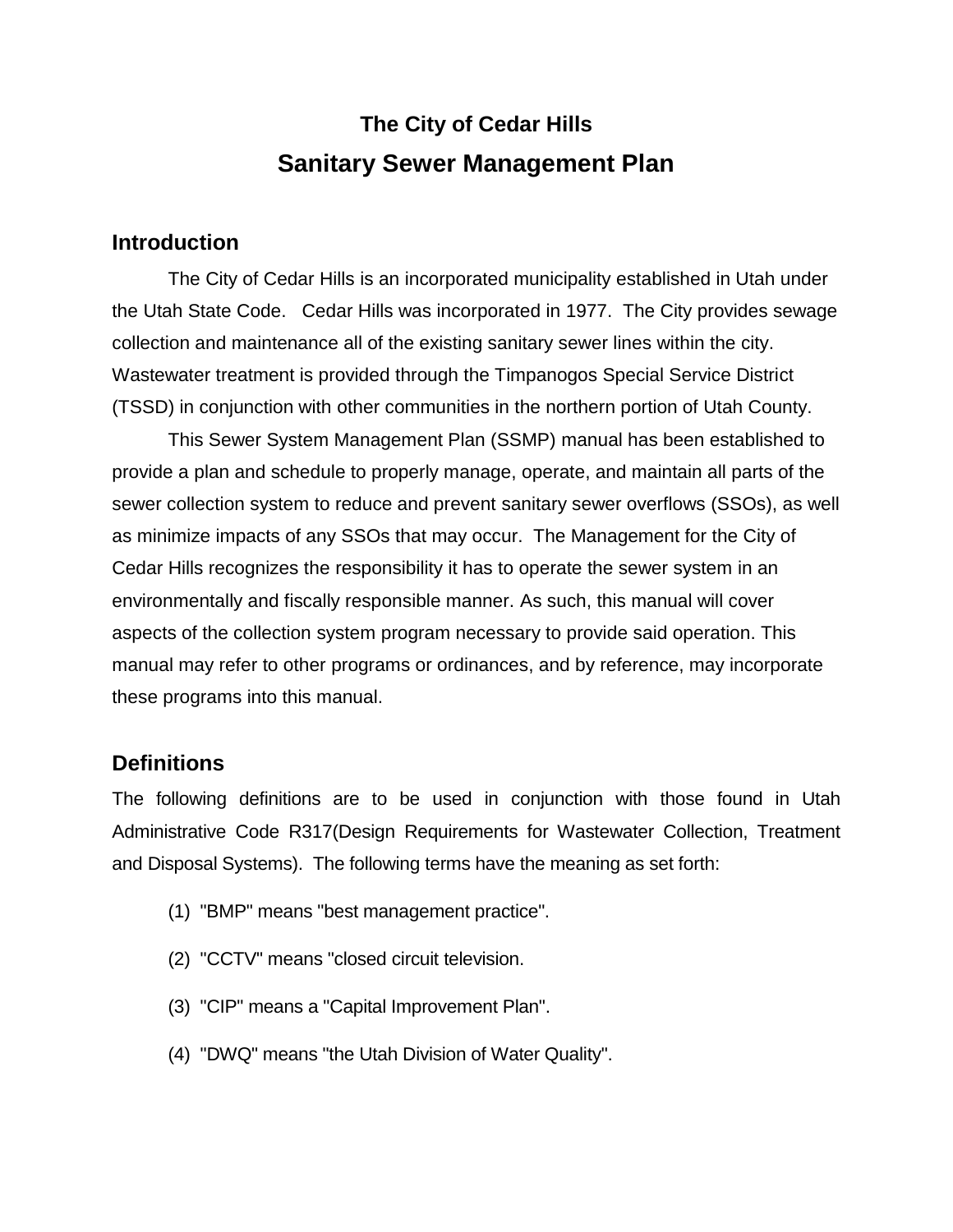(5) "FOG" means "fats, oils and grease". This is also referred to as a Grease Oil and Sand Program(GOSI).

(6) "I/I" means "infiltration and inflow".

(7) "Permittee" means a federal or state agency, municipality, county, district, and other political subdivision [public entity] of the state that owns or operates a sewer collection system or who is in direct responsible charge for operation and maintenance of the sewer collection system. When two separate federal or state agency, municipality, county, district, and other political subdivision of the state are interconnected, each shall be considered a separate Permittee.

(8) "SECAP" means "System Evaluation and Capacity Assurance Plan".

(9) "Sewer Collection System" means a system for the collection and conveyance of wastewaters or sewage from domestic, industrial and commercial sources. The Sewer Collection System does not include sewer laterals under the ownership and control of an owner of real property, private sewer systems owned and operated by an owner of real property, and systems that collect and convey storm water exclusively.

(10) "SORP" means "Sewer Overflow Response Plan"

(11) "SSMP" means "Sewer System Management Plan".

(12) "SSO" means "sanitary sewer overflow", the escape of wastewater or pollutants from, or beyond the intended or designed containment of a sewer collection system.

(13) "Class 1 SSO" (Significant SSO) means a SSO or backup that is not caused by a private lateral obstruction or problem that:

(a) affects more than five private structures;

(b) affects one or more public, commercial or industrial structure(s);

(c) may result in a public health risk to the general public;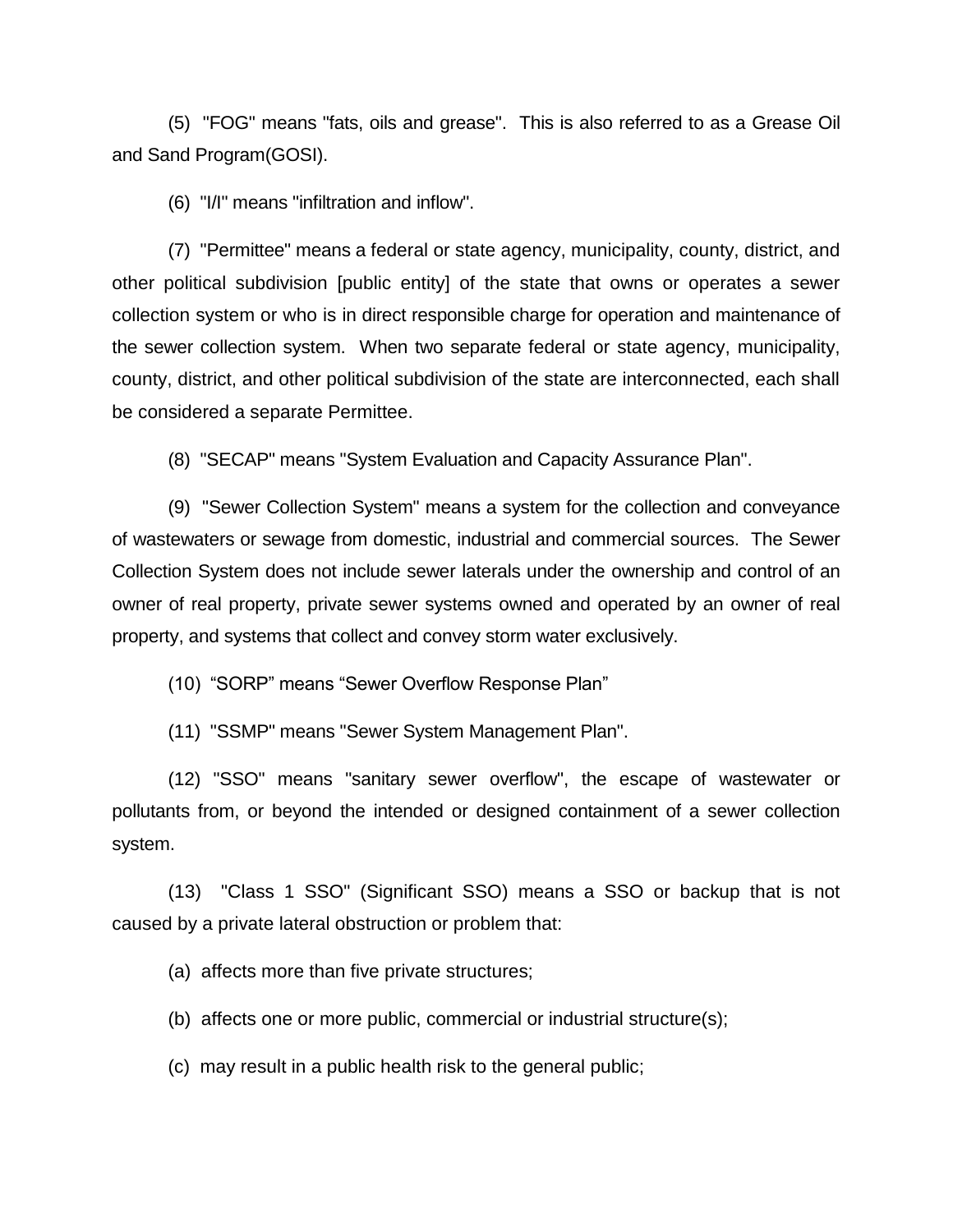(d) has a spill volume that exceeds 5,000 gallons, excluding those in single private structures; or

(e) discharges to Waters of the State of Utah.

(14) "Class 2 SSO" (Non Significant SSO) means a SSO or backup that is not caused by a private lateral obstruction or problem that does not meet the Class 1 SSO criteria.

(15) "USMP" means the "Utah Sewer Management Program".

#### **General SSO Requirements**

The following general requirements for SSO's are stipulated in R317-801 and are included here as general information.

*1) The permittee shall take all feasible steps to eliminate SSOs to include:*

*(a) Properly managing, operating, and maintaining all parts of the sewer collection system;*

*(b) training system operators;*

*(c) allocating adequate resources for the operation, maintenance, and repair of its sewer collection system, by establishing a proper rate structure, accounting mechanisms, and auditing procedures to ensure an adequate measure of revenues and expenditures in accordance with generally acceptable accounting practices; and,*

*(d) providing adequate capacity to convey base flows and peak flows, including flows related to normal wet weather events. Capacity shall meet or exceed the design criteria of R317-3 (Requirements for Waste Discharges).*

*(2) SSOs shall be reported in accordance with the requirements below.*

*(3) When an SSO occurs, the permittee shall take all feasible steps to:*

*(a) control, contain, or limit the volume of untreated or partially treated wastewater discharged;*

*(b) terminate the discharge;*

*(c) recover as much of the wastewater discharged as possible for proper disposal, including any wash down water; and,*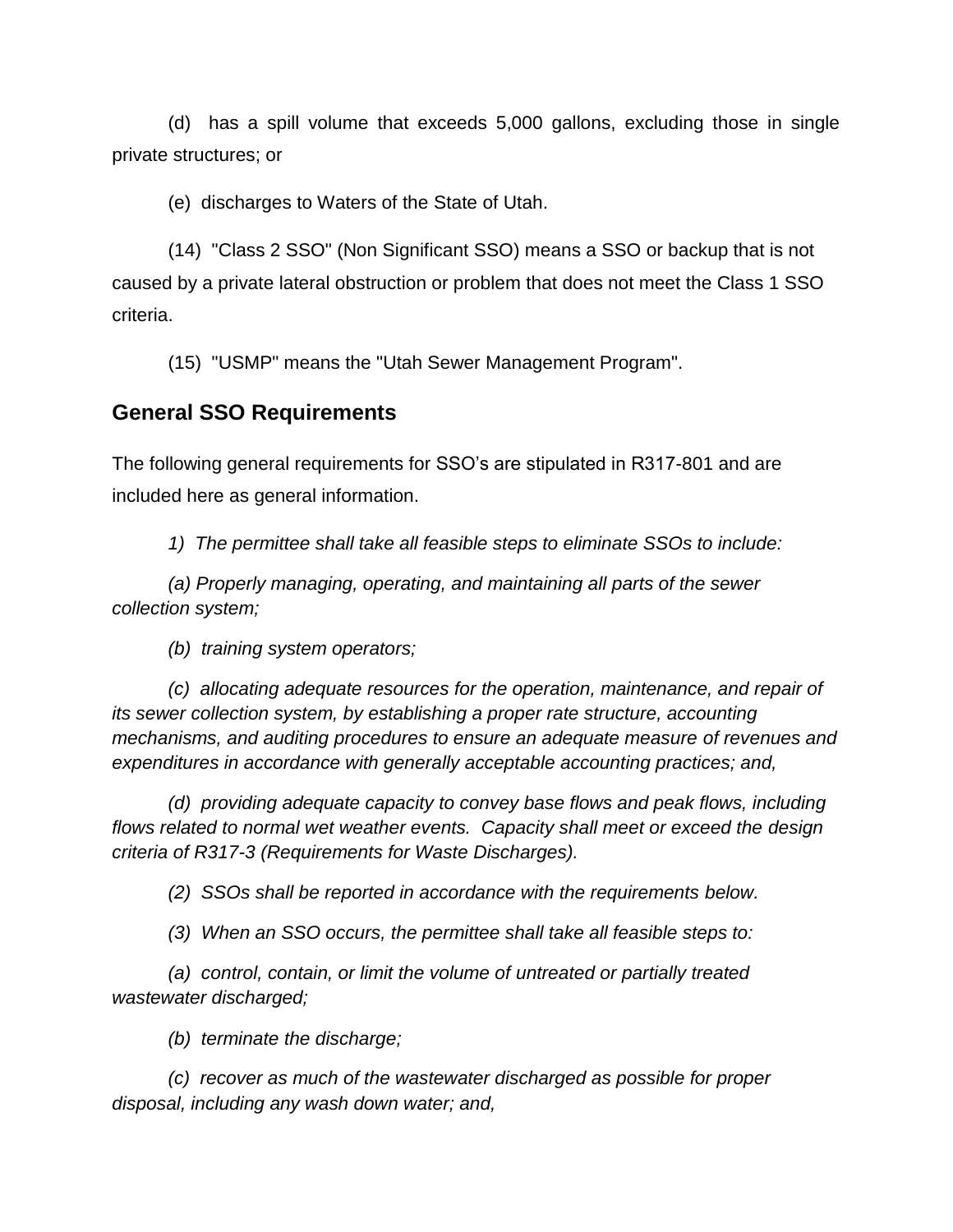*(d) mitigate the impacts of the SSO.*

## **SSO Reporting Requirements**

R317-801(USMP) stipulates when and how SSO's are reported. Following are those reporting requirements as of 04/23/2012.

*SSO REPORTING. SSOs shall be reported as follows:*

*(1) A Class 1 SSO shall be reported orally within 24 hrs and with a written report submitted to the DWQ within five calendar days. Class 1 SSO's shall be included in the annual USMP report.*

*(2) Class 2 SSOs shall be reported on an annual basis in the USMP annual report.*

*ANNUAL REPORT. A permittee shall submit to DWQ a USMP annual operating report covering information for the previous calendar year by April 15 of the following year.* 

### **Sewer Use Ordinance**

The City of Cedar Hills utilizes a sewer use ordinance (Cedar Hills, Utah: City Code Title 7, Chapter 1: Article B, 7-1B-7 Sewer System Operation and Use) that has been adopted by the governing body. This ordinance contains the following items as stipulated by Utah State Code R317-801 (USMP):

- 1. Prohibition on unauthorized discharges,
- 2. Requirement that sewers be constructed and maintained in accordance with R317-3 (Design Requirements for Wastewater Collection, Treatment and Disposal System),
- 3. Ensures access or easements for maintenance, inspections and repairs,
- 4. Has the ability to limit debris which obstruct or inhibit the flow in sewers such as foreign objects or grease and oil,
- 5. Allows for the inspection of industrial users, and
- 6. Provides for enforcement of for ordinance or rules violations.